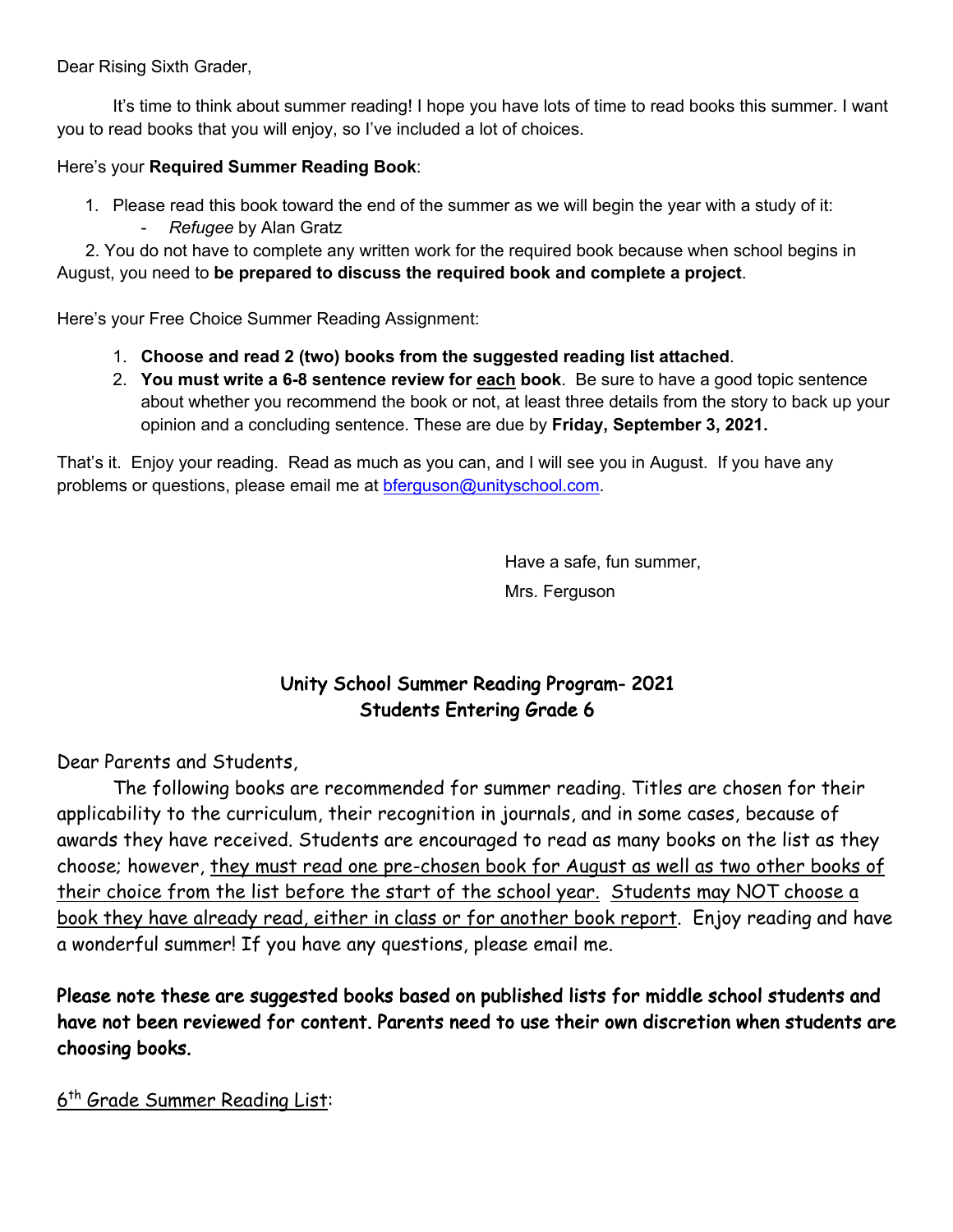\*Free Choices: Please read two of the following books and write a one paragraph review of each due in August.

| A Corner of the Universe                                 | Martin              |
|----------------------------------------------------------|---------------------|
| **** A Dog Called Homeless                               | Lean, Sara          |
| <b>Absolutely Normal Chaos</b>                           | Creech              |
| <b>Adventures of Huckleberry Finn</b>                    | Twain               |
| <b>Adventures of Ulysses</b>                             | Evslin, B.          |
| After the First Death                                    | Cormier, R.         |
| Airborn                                                  | Oppel               |
| <b>Alien Secrets</b>                                     | Klause              |
| Anastasia Krupnik                                        | Lowry               |
| Anne of the Green Gables                                 | L.M Montgomery      |
| Are You There, God? It's Me, Margaret                    | Blume, J.           |
| <b>Artemis Fowl</b>                                      | Colfer              |
| Bad Beginning or any other in the series                 | Snicket             |
| <b>Back to the Divide</b>                                | Kay                 |
| <b>Beastly Arms</b>                                      | Jennings            |
| Beggars' Ride                                            | Nelson, T.          |
| *****Better Nate Than Ever                               | Federle             |
| <b>Black Stallion</b>                                    | Farley              |
| <b>Blue Heron</b>                                        | Avi                 |
| Boggart and the Monster                                  | Cooper              |
| <b>Book Thief</b>                                        | <b>Markus Zusak</b> |
| <b>Book Without Words</b>                                | Avi                 |
| <b>Brian's Winter</b>                                    | Paulsen             |
| Bridge to Terabithia                                     | Paterson            |
| <b>Bud Not Buddy</b>                                     | Doornik             |
| Call of the Wild                                         | London, J.          |
| Chinese Cinderella                                       | Mah                 |
| <b>Chocolate War</b>                                     | Cormier             |
| Crispin: The Cross of Lead                               | Avi                 |
| The Dangerous Days of Daniel X                           | Peterson            |
| Daniel's Story                                           | Matas               |
| Double Identity                                          | Haddix              |
| ***Dead End in Norvelt                                   | Gantos              |
| ****Doll Bones                                           | <b>Black</b>        |
| <b>Ender's Game</b>                                      | Card, O.            |
| <b>Enna Burning</b><br>Hale                              |                     |
| Eragon                                                   | Paolini             |
| <b>Esperanza Rising</b>                                  | Ryan                |
| EverWorld; Land of Loss or Search for Senna<br>Applegate |                     |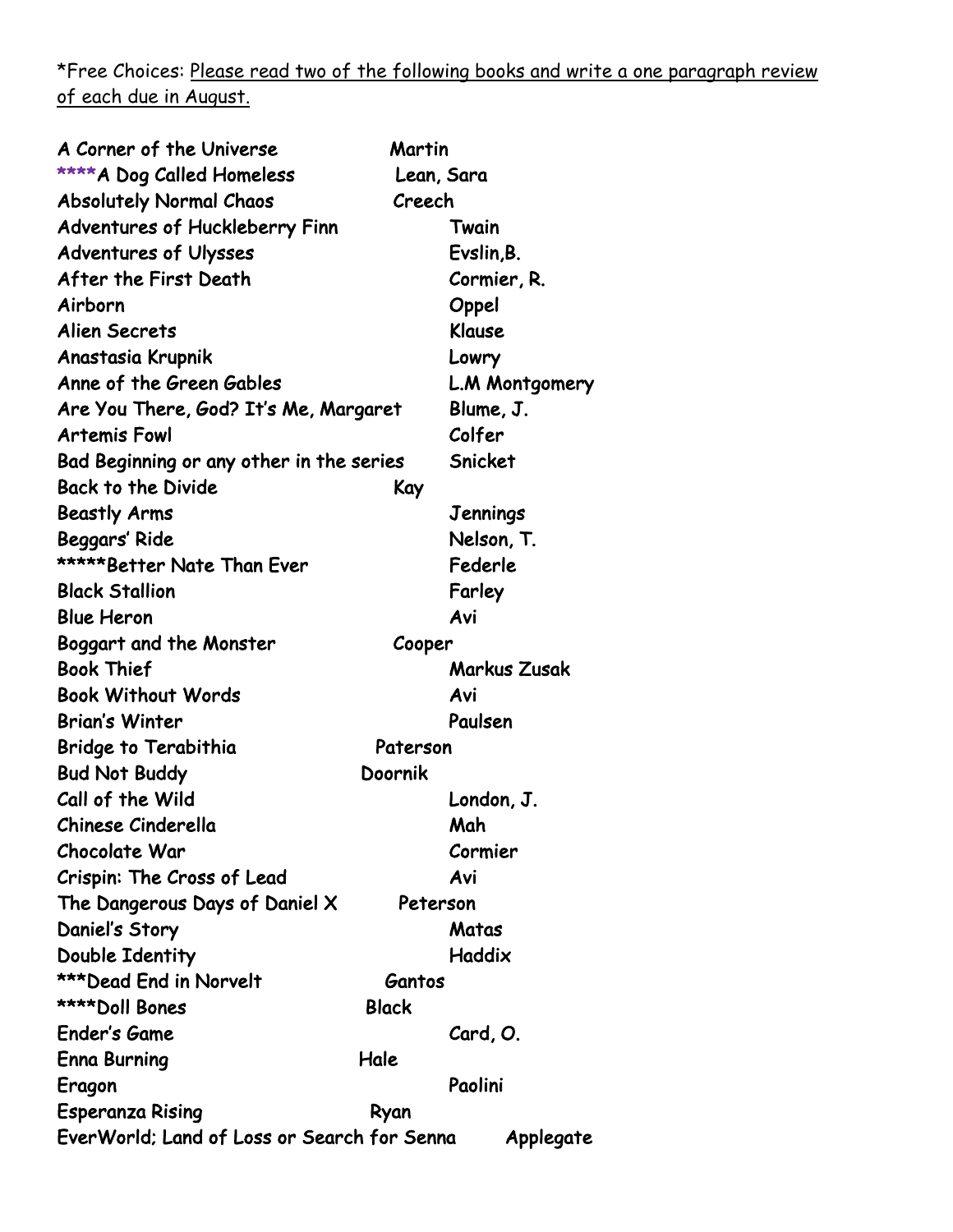Face On the Milk Carton or Voice on the Radio Cooney, C. Fallen Angels Myers, W. Family Apart Nixon, J. Far North Hobbs Feathers Woodson Firegirl Abbott \*\*\*\*\*Flora & Ulysses:Illuminated Adventures DiCamillo \*\*\*\*\*\*\*\*\* Girl Who Drank the Moon Barnhill, K. Goose Girl Hale Hatchet Gary Paulsen Hattie Big Sky Larson Headless Cupid Snydey Heat Lupica (or any novel by this author) Heart of a Champion **Deuker** Hobbit Tolkien Hoops Myers, W.D. Hoot Hiaasen House of the Scorpion Farmer Hunger Game series: Collins The Hunger Games Catching Fire **Mockingjay** Ironman Crutcher Jacob Have I Loved Paterson, K. Jump Ship to Freedom Collier Last Shot: A Final Four Mystery Feinstein (or any novel by this author) Let The Circle Be Unbroken Taylor, M. Life As We Knew It Pfeffer Lightning Thief Rick Riordan Lion, the Witch, and the Wardrobe Lewis, C.S. Little Women Alcott, L. Lyddie Paterson Man Who was Poe Avi Maximum Ride Series: School's Out Forever **Patterson** Saving the World and other extreme Sports Patterson Miracles on Maple Hill **Sorensen** My Side of the Mountain George \*\*\*\*Navigating Early Vanderpool Nighthoops Deuker Our Only May Amelia **Holm** \*\*\*\*\*\*Piecing Me Together Watson, R.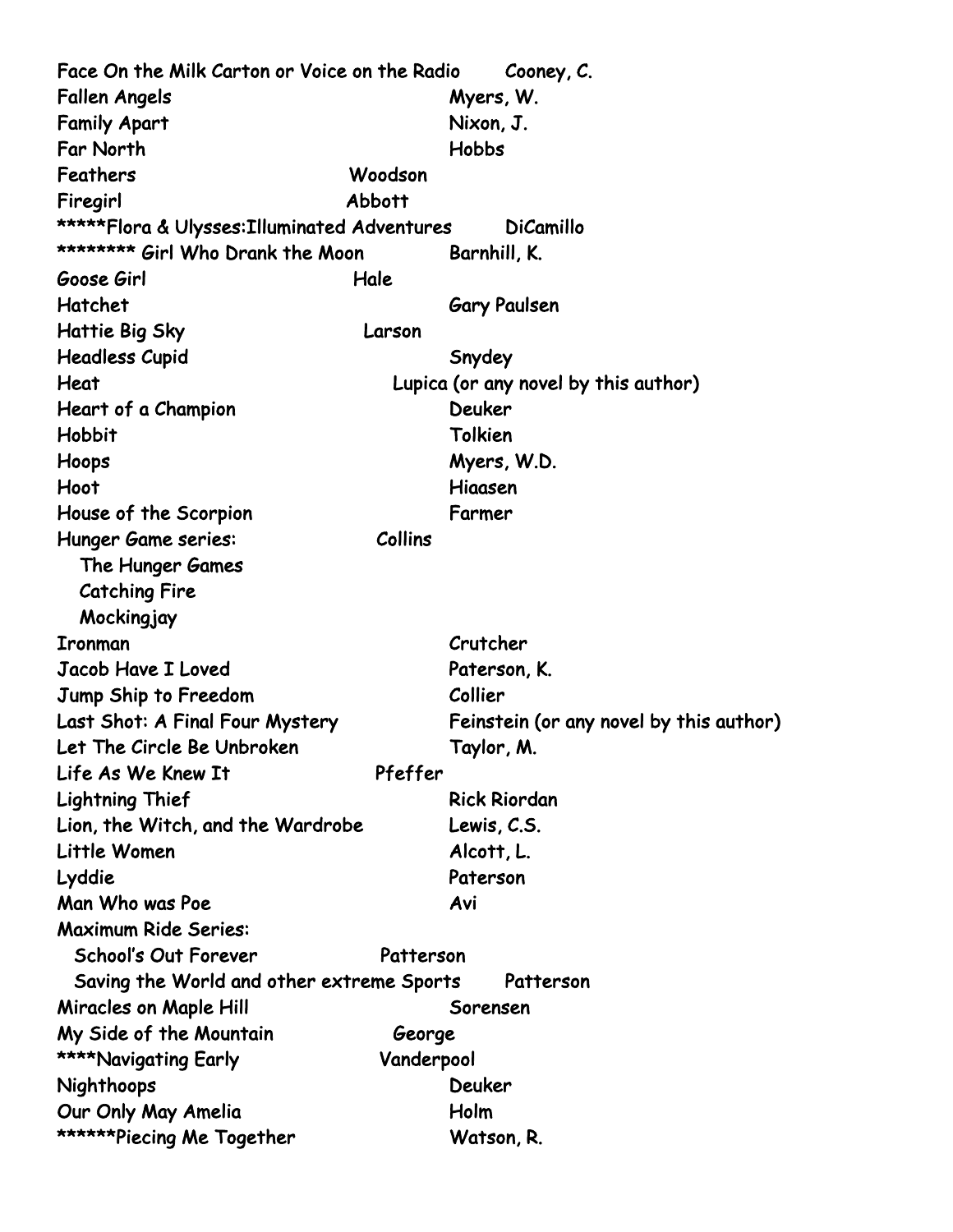Pig Man (or any other title by Zindel) Zindel. Redwall Jacqus Red-Tail Angels: The Story Of The Tuskegee Airmen of WWII McKissack River Secrets **Hale** Roll of Thunder Hear My Cry Taylor \*\*\*\*Sarafina Hartman, R. Shadow Children Series **Haddix, M.** \*\*Ship Breaker Bacigalupi Sisterhood of the Traveling Pants series Brashares, A. So B. It Weeks Solitary Blue, A Voight Something for Joey **Peck** Speak Laurie Halse Anderson Squashed Bauer Stargirl Jerry Spinelli Staying Fat for Sarah Byrnes Crutcher Sword in the Stone White Tangerine Bloor \*\*\*\*Three Times Lucky Turnage, S True Confessions of Charlotte Doyle Avi Twilight, New Moon, Eclipse, Meyer Uglies (Trilogy) Westerfield, S Up A Road Slowly Hunt, I. Walk Two Moons **Creech, S.** \*\*\*\*\*\*\*War That Saved My Life Bradley, K. Wednesday Wars Schmidt What Janie Found Cooney, C. What Janie Saw Cooney, C. \*When You Reach Me Stead Where The Red Fern Grows Rawls, W. Witch & Wizard Patterson Witch Of Blackbird Pond Speare, E. Wonder R.J. Palacio \*\*\*\*Wonder Show Barnaby, H. Year Without Michael Pfeffer -------------------------------------------------------

\*2010 Newbery Award Winning Book \*\*2011 Award/Honor Book \*\*\*2012 Award/Honor Book \*\*\*\*2013 Award/Honor Book \*\*\*\*\*2014 Award/Honor Book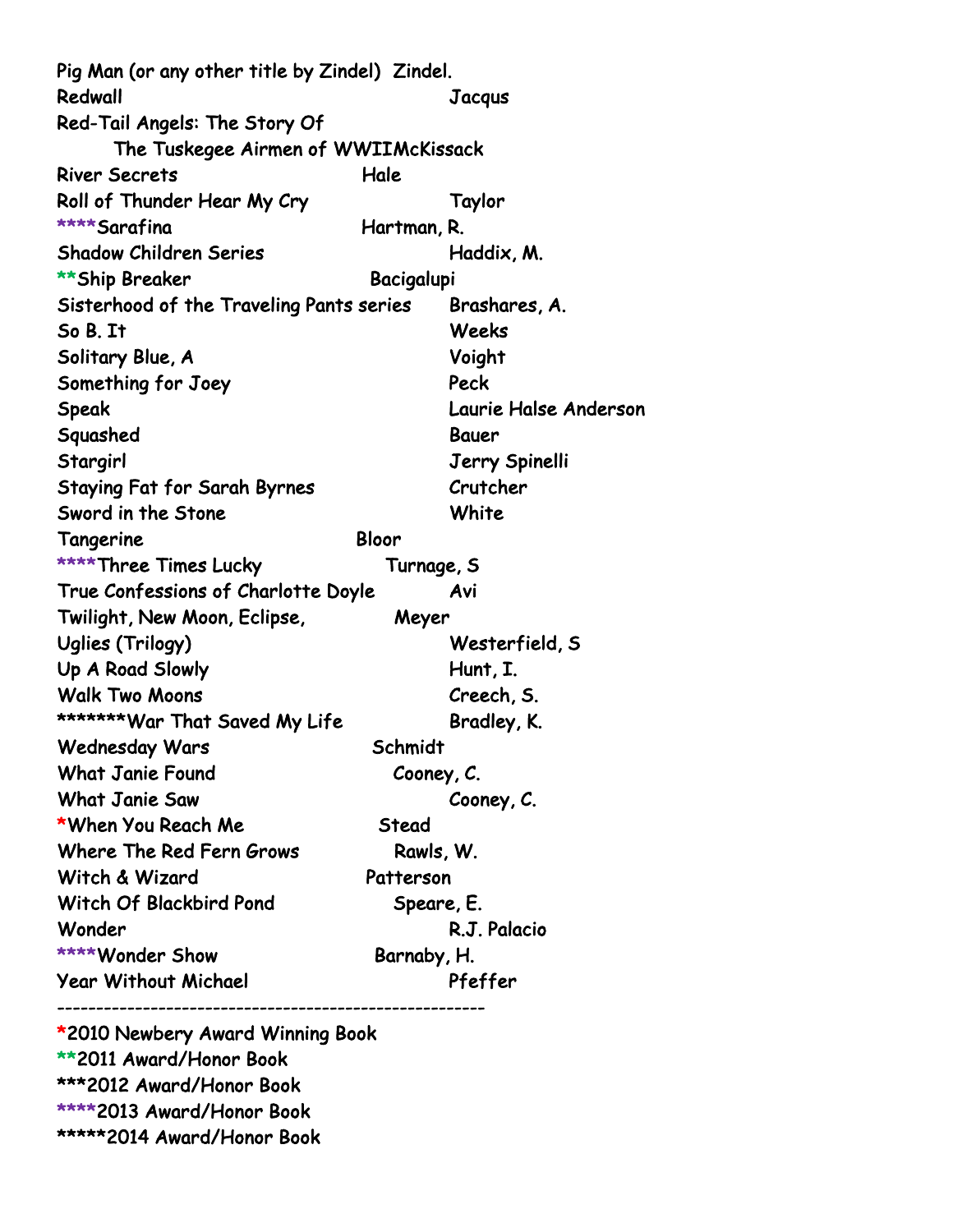# *REQUIRED MIDDLE SCHOOL BASIC SUPPLY LIST for 2021 -2022*

*When possible, Unity School students are encouraged to buy earth-friendly supplies made from recycled and non-toxic materials. Please save receipts in case items need to be returned. Please replenish all required supplies as needed throughout the year. Thank you.*

**Required item** (see picture for samples)

- Carrying case/briefcase with handles minimum 11" x 9" (see picture below)
- Ear buds labeled with name (used in all classes)
- At least 2 masks (two or three ply required)
- Travel size hand sanitizer

### ● **Class Subject Requirements**:

- -- One sturdy folder with notebook paper for Language Arts (6th 8th)
- -- One three subject spiral notebook for Social Studies (6th 8th) **AND** one 2" binder for Social Studies (6th - 8th)
- -- One sturdy folder for Spanish (6th 8th)
- -- One 2" binder for Math (6th 8th); two folders with pockets to go into the Math binder
- -- Two pocket folders with prongs OR  $\frac{1}{4}$  inch binder for Science (6th 8th)

#### **Sharing of items will not be allowed; students must have their own supplies.**

- Loose-leaf paper (replenished throughout the year)
- Graph paper (replenished throughout the year)
- At least three packages 3" x 5" index cards-
- **Several pencils** (mandatory for math) and **pens** (black or blue), **several red ink pens** (for all classes, please keep in a zipper pencil case, and replenish regularly)
- Several highlighters
- Colored pencils and markers (thick lined)
- One scientific calculator: acceptable calculators are shown below

#### **Supplies needed for home:**

- File folders, accordion folder, or other system for storage of papers
- Extra loose-leaf paper & extra dividers
- Extra writing materials
- Additional supplies may be required

#### **No book covers/socks needed**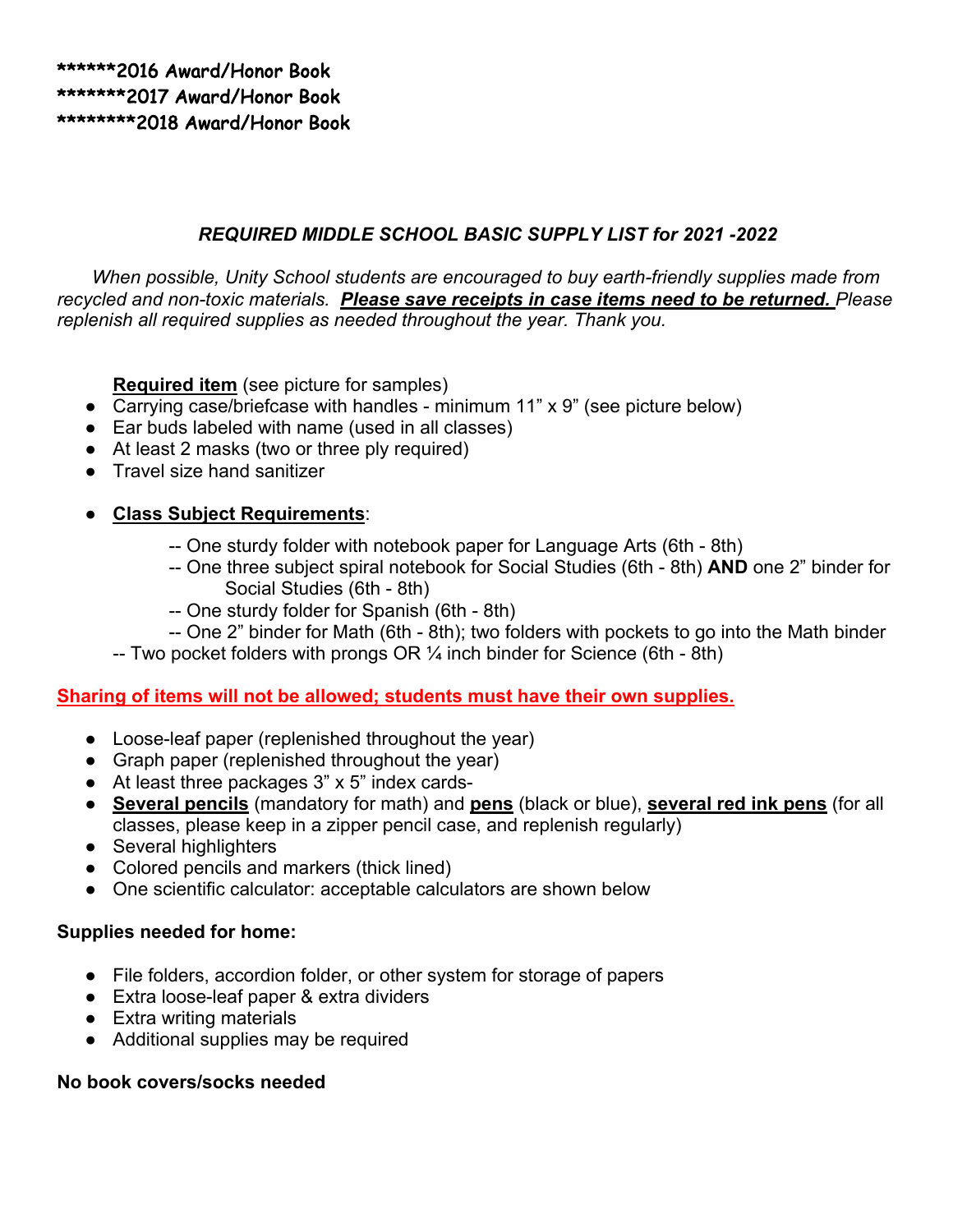#### **Calculator**

Florida DOE-approved calculators for Sessions 2 and 3 on the FSA Grade 7 & 8 Mathematics and Session 2 on the FSA EOC Algebra 1, Geometry, & Algebra 2 exams.



Casio fx-260 solar





#### Sharp EL-510R



Sharp EL-510RN



#### **Carrying case examples**